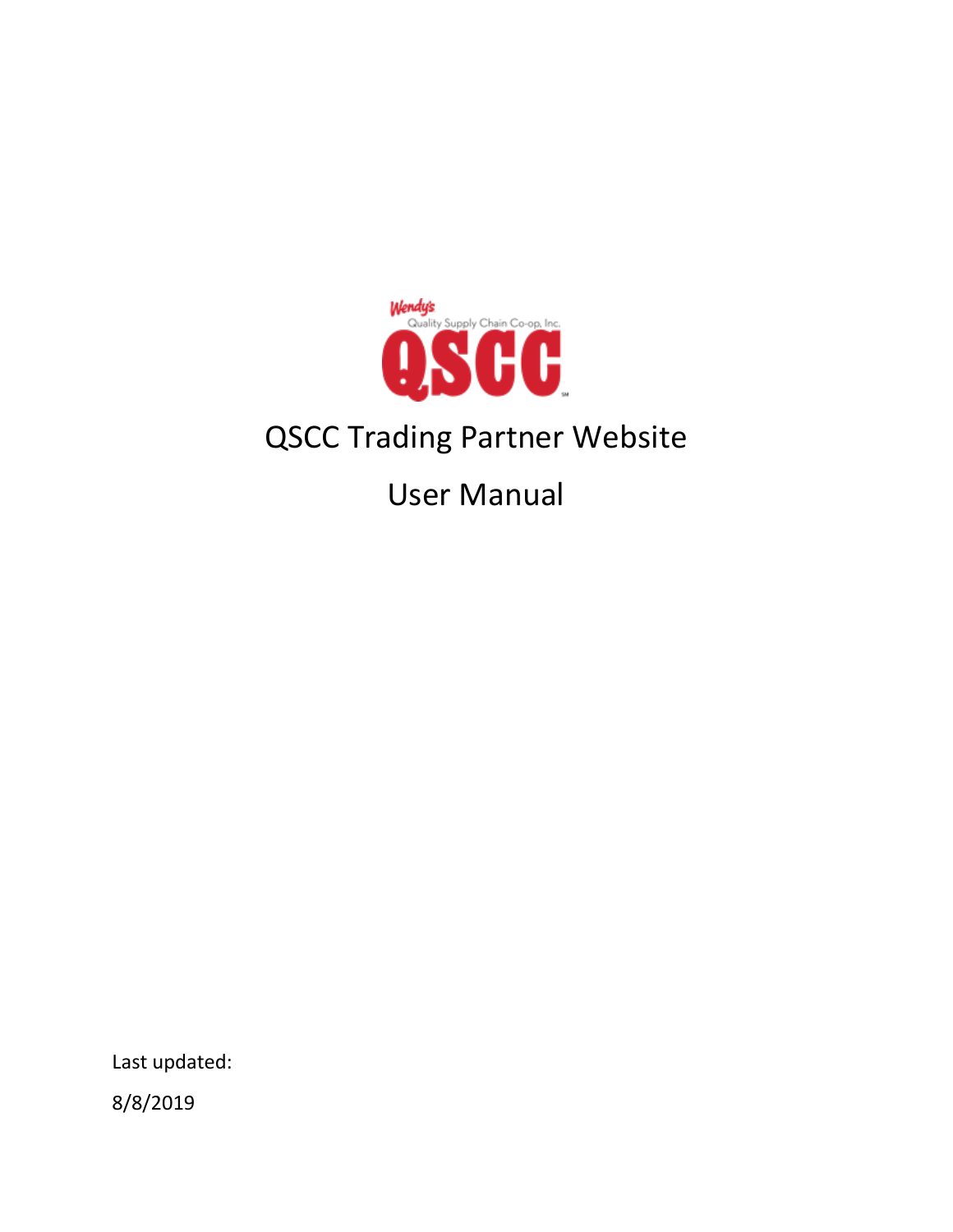# Contents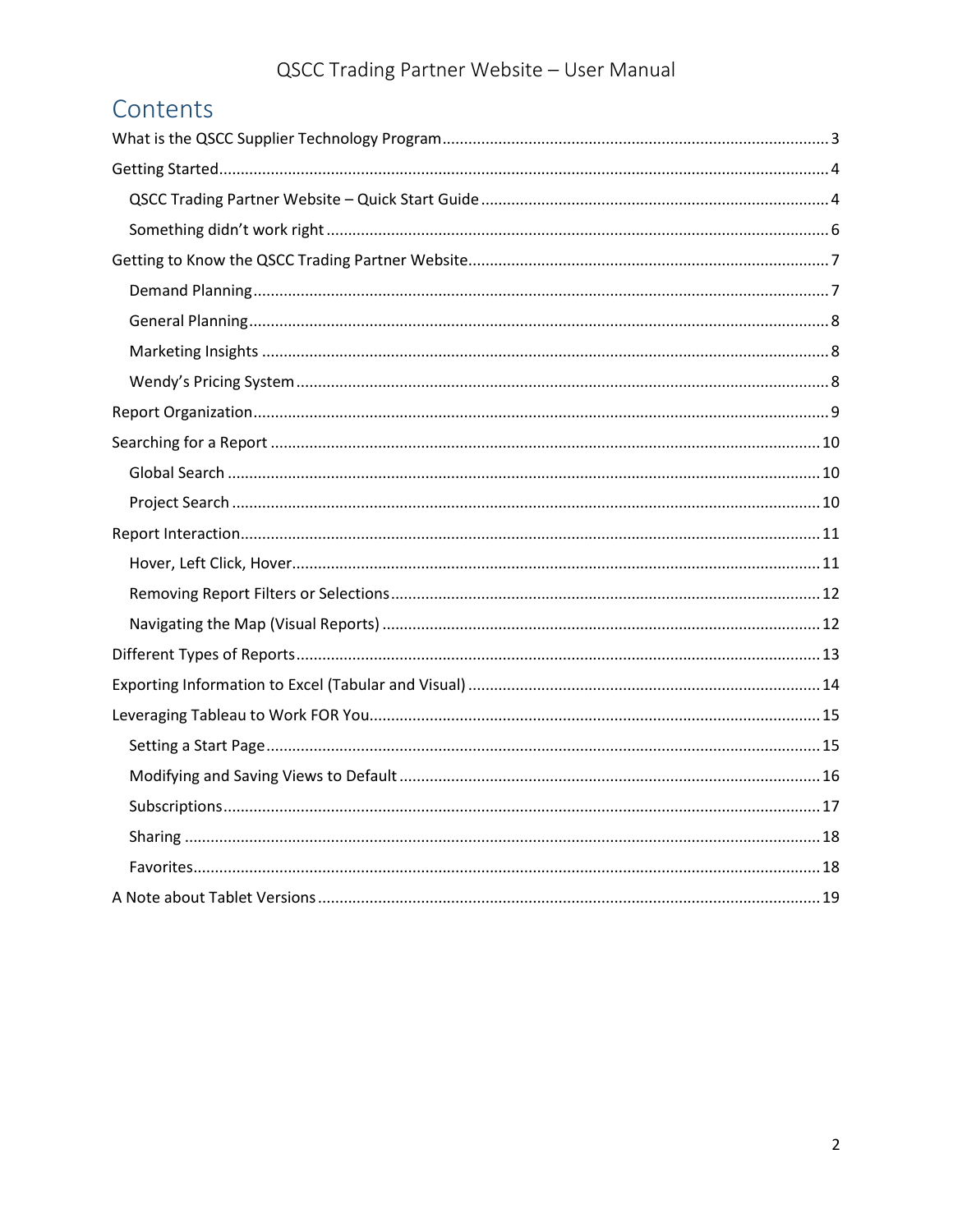# <span id="page-2-0"></span>What is the QSCC Supplier Technology Program

The QSCC Supplier Technology Program allows suppliers to access information that can help our partners manage their products within the Wendy's system. Our reporting portal, the QSCC Trading Partner website provides access to just some of the following:

- Distribution center On Hand Inventory
- Distribution center Open Purchase Orders placed back to the supplier
- Distribution center sales to Wendy's restaurants
- Market Pillar information for both US and Canada
- Access to the Wendy's Pricing System

The QSCC Trading Partner website offers rich visualization and customization features that allow our suppliers to filter, save, and subscribe to the reporting they need.

Each supplier receives two user subscriptions for accessing the information through the QSCC Trading Partner website. After a user has been setup, orientation and training are provided by QSCC IT to allow the user to ask questions and provide feedback.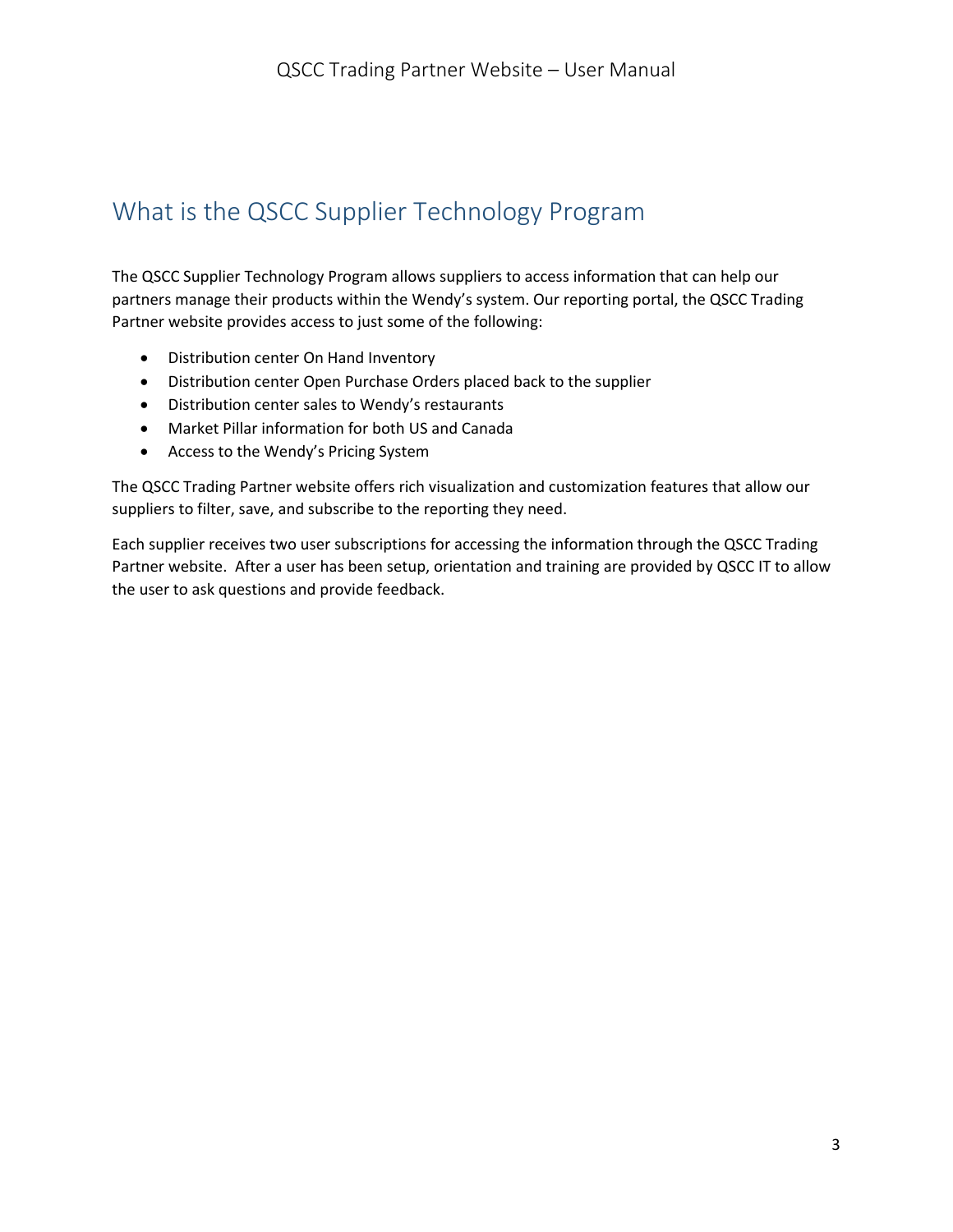# <span id="page-3-1"></span><span id="page-3-0"></span>Getting Started QSCC Trading Partner Website – Quick Start Guide

You're Invited! You'll receive an email requesting you to "Join Now". Click on the "Join Now" button to get started. Be sure to check your spam and junk mail folders as it is possible that the email did not make it to your inbox. If you still can't find the email invite, please ask your IT Department for help. Let them know that the email comes from [reghelp@online.tableau.com](mailto:reghelp@online.tableau.com) and looks like the image below.

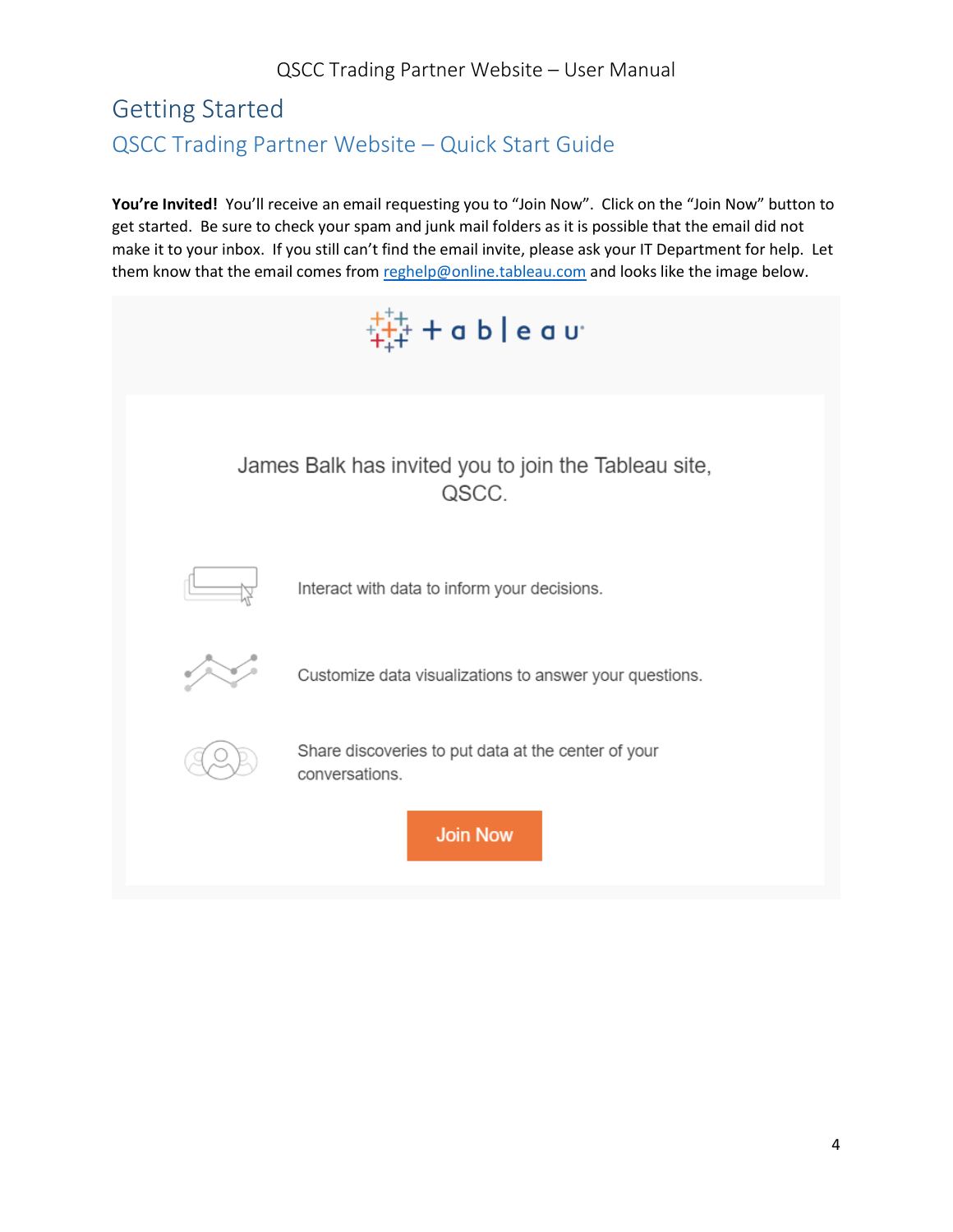After clicking "Join Now" you are taking to page where you will create your account. Enter your first and last name and then choose a password. Confirm the password and then click "Let's Go".

| <b>Create Your Account</b> |                                                                                                     |  |  |
|----------------------------|-----------------------------------------------------------------------------------------------------|--|--|
|                            |                                                                                                     |  |  |
| <b>Your Email</b>          |                                                                                                     |  |  |
|                            |                                                                                                     |  |  |
| <b>Enter Your Name</b>     |                                                                                                     |  |  |
| First                      | Last                                                                                                |  |  |
|                            |                                                                                                     |  |  |
|                            |                                                                                                     |  |  |
| <b>Choose a Password</b>   |                                                                                                     |  |  |
| Password                   |                                                                                                     |  |  |
|                            |                                                                                                     |  |  |
| and spaces are ok.         | Must be a minimum of 8 characters. At least one letter and number required. Case sensitive. Symbols |  |  |
| Confirm                    |                                                                                                     |  |  |

Need Help?

Let's Go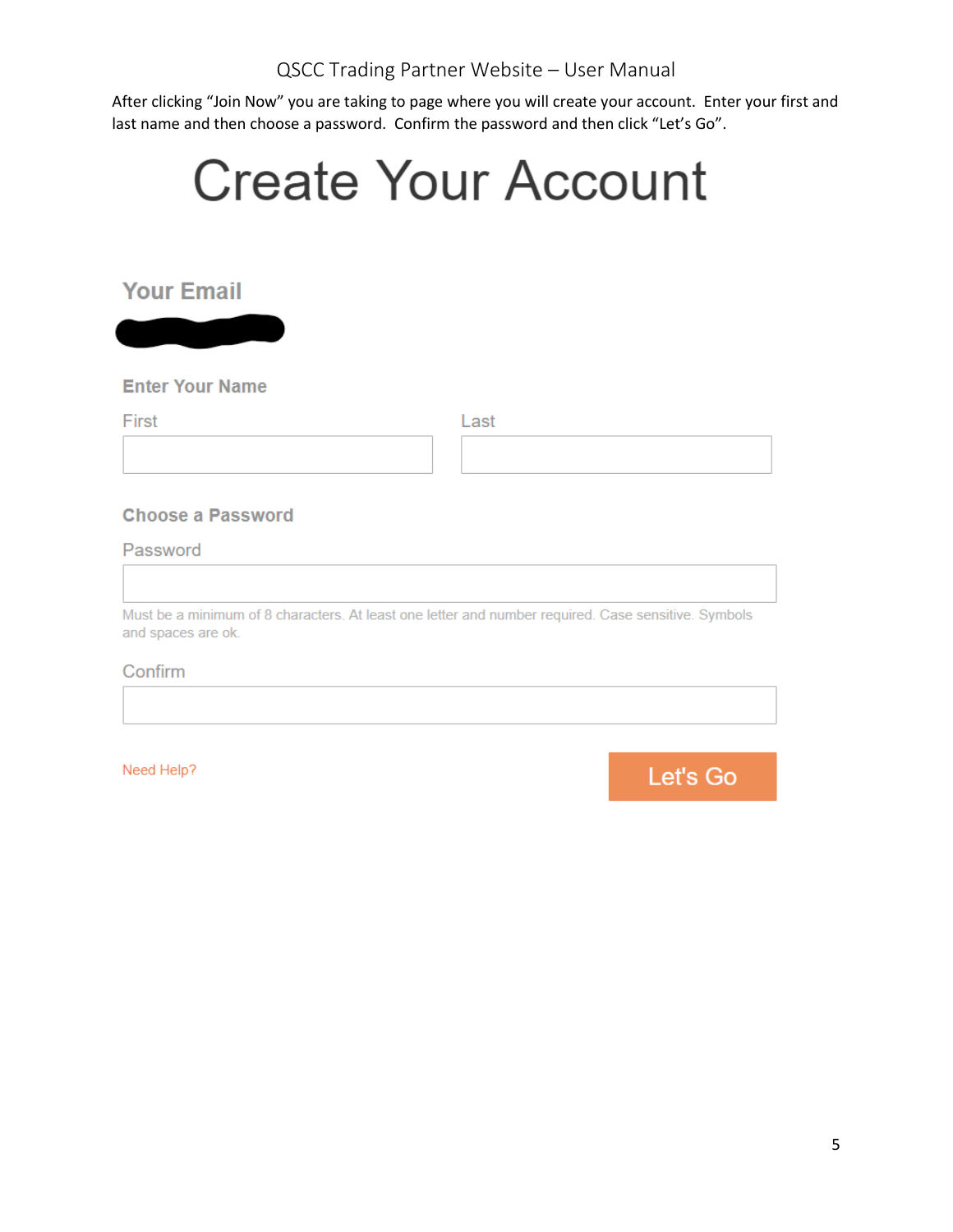Next, two things will happen. First you will be taken directly into the QSCC Trading Partner Website. See image below. This is a great time to bookmark the page to make it easy to return to the site later.

| <b>Vendy's</b><br>Quality Supply Chain Co-op, Inc.                          | Q Search<br>(2)<br>$\pi$<br>Home                                                                                                                                                                                                                                                                                                    |
|-----------------------------------------------------------------------------|-------------------------------------------------------------------------------------------------------------------------------------------------------------------------------------------------------------------------------------------------------------------------------------------------------------------------------------|
| m Home<br><b><i>C</i></b> Explore<br>公 Favorites<br><b><i>Q</i></b> Recents | Your Tableau site-where analytics and your organization meet.<br>Harness your data. Discover opportunities. Elevate your insights.<br><b>Start Exploring</b>                                                                                                                                                                        |
|                                                                             | Favorites and Recents<br>Click the star icon $\chi$ to add a favorite.<br>Others are viewing<br>See All<br>$\mathcal{V}^{\text{R}}$<br><b>ASER ISAM</b><br>t.<br>ē<br>DC Map<br>Ship From<br>Date is beend on the last five fixcal weaks of DC to Restaurant Bales<br>VehmeMap (Cases)<br>On Hand Date<br>low the fire may then the |

Second, you will receive a confirmation email that you have successfully joined Tableau Online. This email will have a "Sign In" button that will take you directly the QSCC Trading Partner Website.

| You've Successfully Joined Tableau Online D Inbox x |  |
|-----------------------------------------------------|--|
|                                                     |  |

Tableau Online <reghelp@onlinemail.tableau.com> to me  $\sqrt{*}$ 



You've joined QSCC



Check out our video tutorials.

<span id="page-5-0"></span>Something didn't work right

If you're still not getting access to the site, you can get a hold of us in two ways.

Email: [trading.partner@wqscc.com](mailto:trading.partner@wqscc.com) or by Phone: 844-900-RPTS (844-900-7787)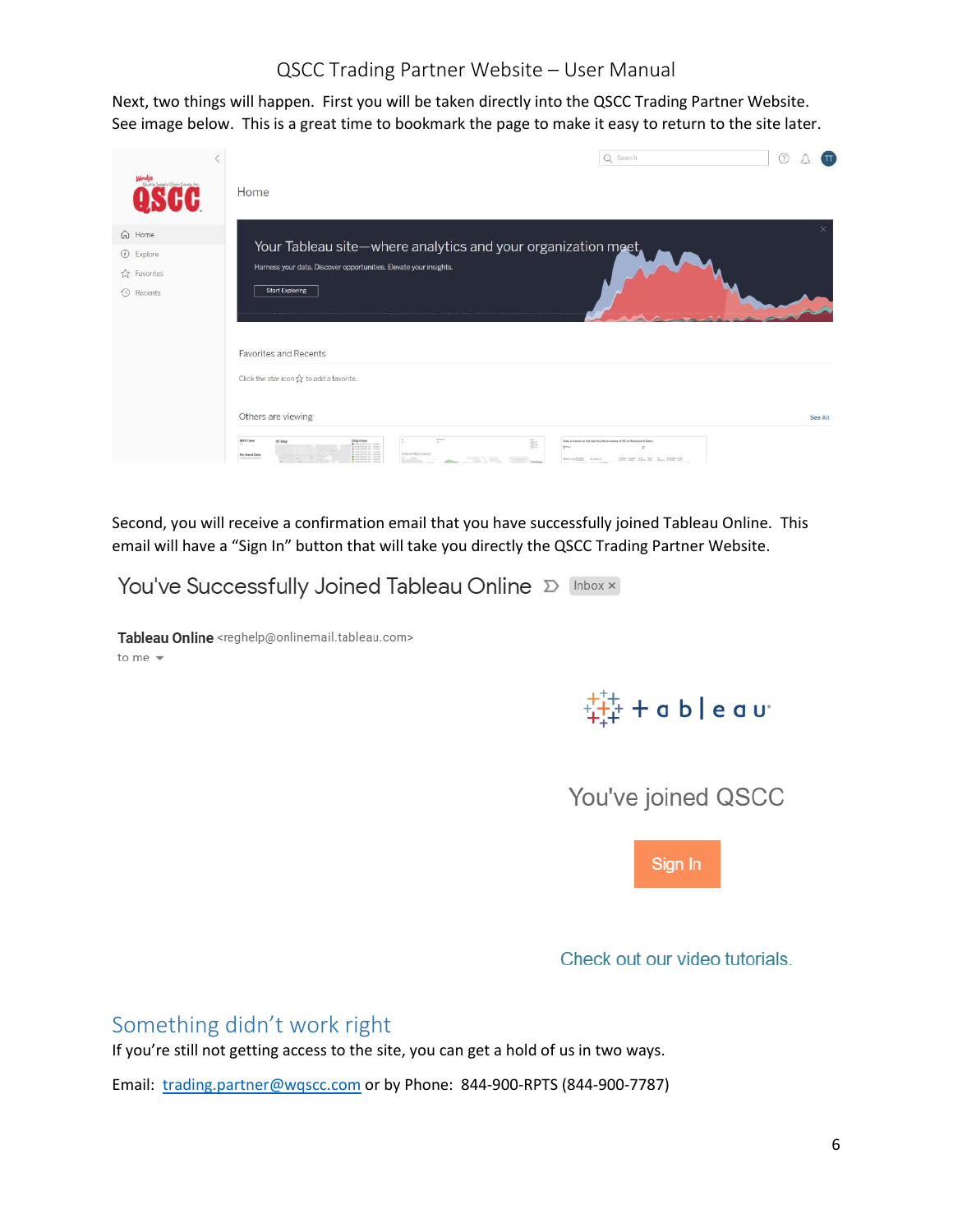# <span id="page-6-0"></span>Getting to Know the QSCC Trading Partner Website

Now that you're set up with a subscription to access QSCC's reporting site, let's get familiar with how to navigate the site. Please make a note, all screen shots and interface directions are PC based. While Tablet & Phone functionality is supported it may look different.

| Projects <sub>4</sub><br>Workbooks 16                                                                                                                              | Views <sub>28</sub><br>Data Sources 13                                                                                                                                                                                                                                                                                                                                                                                                                                                                                                       |                                                                                                                                                                                                                                                                                                                                                                                                                                                                                                                                                                                                                                                                                         |
|--------------------------------------------------------------------------------------------------------------------------------------------------------------------|----------------------------------------------------------------------------------------------------------------------------------------------------------------------------------------------------------------------------------------------------------------------------------------------------------------------------------------------------------------------------------------------------------------------------------------------------------------------------------------------------------------------------------------------|-----------------------------------------------------------------------------------------------------------------------------------------------------------------------------------------------------------------------------------------------------------------------------------------------------------------------------------------------------------------------------------------------------------------------------------------------------------------------------------------------------------------------------------------------------------------------------------------------------------------------------------------------------------------------------------------|
| E.                                                                                                                                                                 |                                                                                                                                                                                                                                                                                                                                                                                                                                                                                                                                              | Sort by<br>Name $(A-Z)$<br><b>HE</b><br>۰<br>$\equiv$                                                                                                                                                                                                                                                                                                                                                                                                                                                                                                                                                                                                                                   |
| $\Omega$                                                                                                                                                           | <b>Demand Planning</b>                                                                                                                                                                                                                                                                                                                                                                                                                                                                                                                       | <b>General Planning</b>                                                                                                                                                                                                                                                                                                                                                                                                                                                                                                                                                                                                                                                                 |
| <b>General Filters</b><br>Owner<br>$\overline{\phantom{a}}$<br>Created on or after<br>$\overline{\phantom{a}}$<br>Created on or before<br>$\overline{\phantom{a}}$ | Demand Planning reports will provide information on inventory<br>levels at the distribution centers and the restaurants, open<br>purchase orders from the DCs, and more.<br>These reports are designed to help you make informed business<br>decisions in areas such as production planning, inventory<br>management, and distribution. This information supports your<br>efforts to:<br>Lower your production costs<br>Reduce product obsolescence<br>Я<br><sup>』</sup> Workbooks<br><b>III</b> Views<br><b>Data Sources</b><br>3<br>3<br>3 | General Planning reports will provide useful information such as<br>QSCC supply chain contacts, our fiscal calendar, and more.<br>QSCC pricing is based on Wendy's fiscal calendar which has 12<br>periods each year, with five weeks in the first period, four weeks<br>in the second period, and four weeks in the third period. This<br>pattern repeats for each subsequent quarter. Every so often,<br>there are five weeks in the last period of the year.<br>Contact reports make it easy to reach the people with whom you<br>deal in Wendy's supply chain. Please let your OSCC buver know<br>$\left  \pm \right $ Workbooks<br>III Views<br><b>Data Sources</b><br>5<br>5<br>4 |
|                                                                                                                                                                    | <b>Marketing Insights</b><br>Marketing Insights reports will provide information on how your<br>products are selling within the Wendy's system.<br>This information will allow you to identify any historical, seasonal<br>and/or regional sales patterns. You will also be able to view<br>historical product volumes and market share data on products for<br>which you are a new QSCC supplier - so you can see how they<br>have sold within the Wendy's system before you begin selling<br>them.                                         | <b>Wendy's Pricing System</b><br>Wendy's Pricing System reports will allow you to review, and<br>correct, your product attributes and pricing information that<br>QSCC provides to our distribution centers.<br>Maintaining accuracy of this information is critical to help<br>eliminate costly and time-consuming errors that can affect<br>freight/shipping costs, waste, and much more. Sometimes the<br>transactional cost of issuing credits caused by these errors is<br>higher than the cost of the credits themselves.                                                                                                                                                         |
|                                                                                                                                                                    | <b>A</b> Workbooks<br>III Views<br>A<br><b>Data Sources</b><br>$\overline{\phantom{a}}$<br>1                                                                                                                                                                                                                                                                                                                                                                                                                                                 | □ Workbooks<br><b>Data Sources</b><br><b>Views</b><br>l ili<br>$\overline{a}$<br>2<br>2                                                                                                                                                                                                                                                                                                                                                                                                                                                                                                                                                                                                 |

Here's what the home screen looks like:

From the home screen you can see the main report areas that include:

- Demand Planning
- General Planning
- Marketing Insights
- Wendy's Pricing System

### <span id="page-6-1"></span>Demand Planning

Demand Planning reports will provide information on inventory levels at the distribution centers, open purchase orders from the DCs, show trends, and more.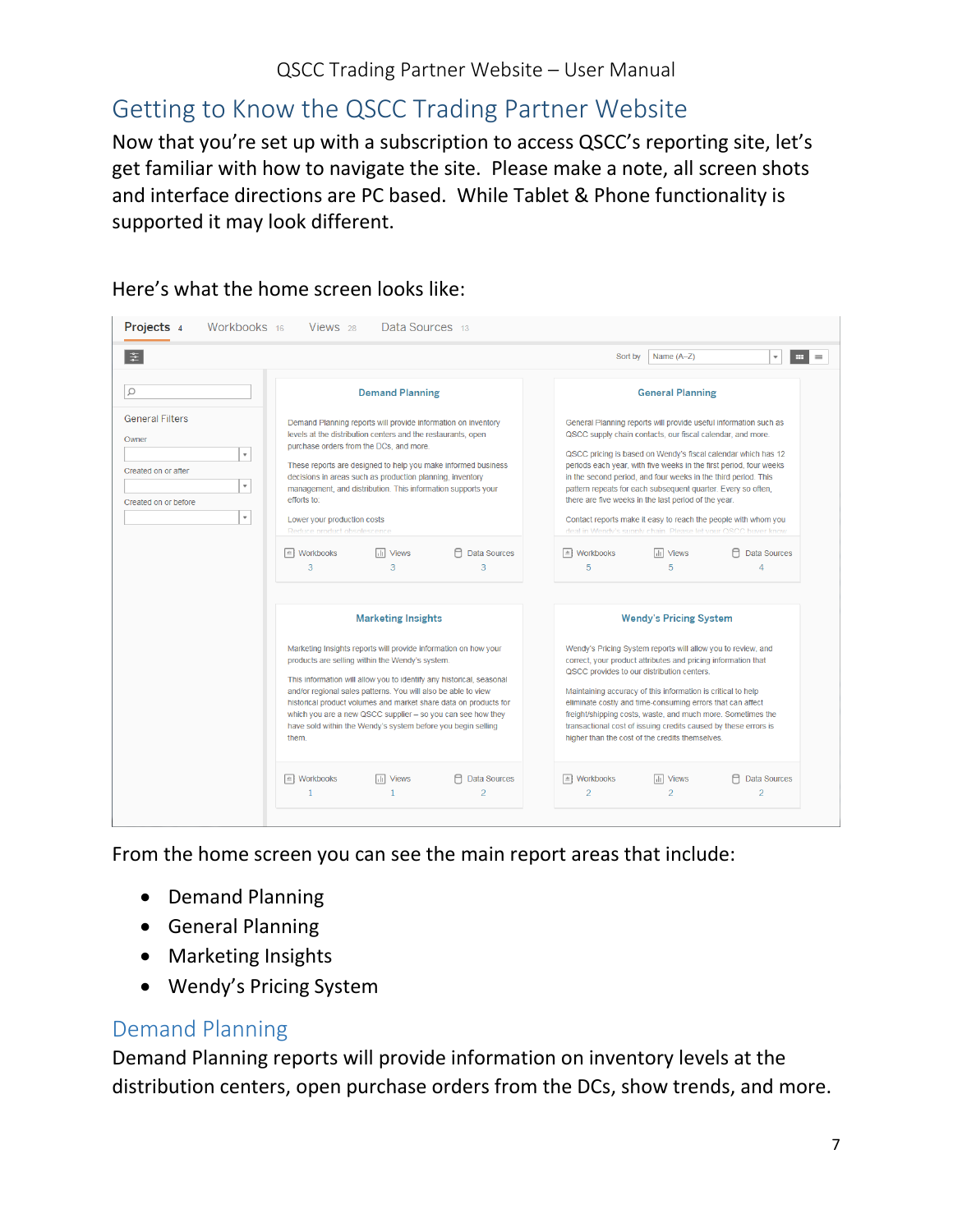These reports are designed to help you make informed business decisions in areas such as production planning, inventory management, and distribution.

# <span id="page-7-0"></span>General Planning

General Planning reports will provide useful information such as QSCC supply chain contacts, our fiscal calendar, GS1-128 supplier compliance scorecard, and more.

### <span id="page-7-1"></span>Marketing Insights

Marketing Insights reports will provide information on how your products are selling within the Wendy's system. This information will allow you to identify any historical, seasonal and/or regional sales patterns. You will also be able to view historical product volumes and market share data on products for which you are a new QSCC supplier – so you can see how they have sold within the Wendy's system before you begin selling them.

### <span id="page-7-2"></span>Wendy's Pricing System

Wendy's Pricing System reports will allow you to review your product attributes and pricing information that QSCC provides to our distribution centers. Maintaining accuracy of this information is critical to help eliminate costly and time-consuming errors that can affect freight/shipping costs, waste, and much more. Sometimes the transactional cost of issuing credits caused by these errors is higher than the cost of the credits themselves.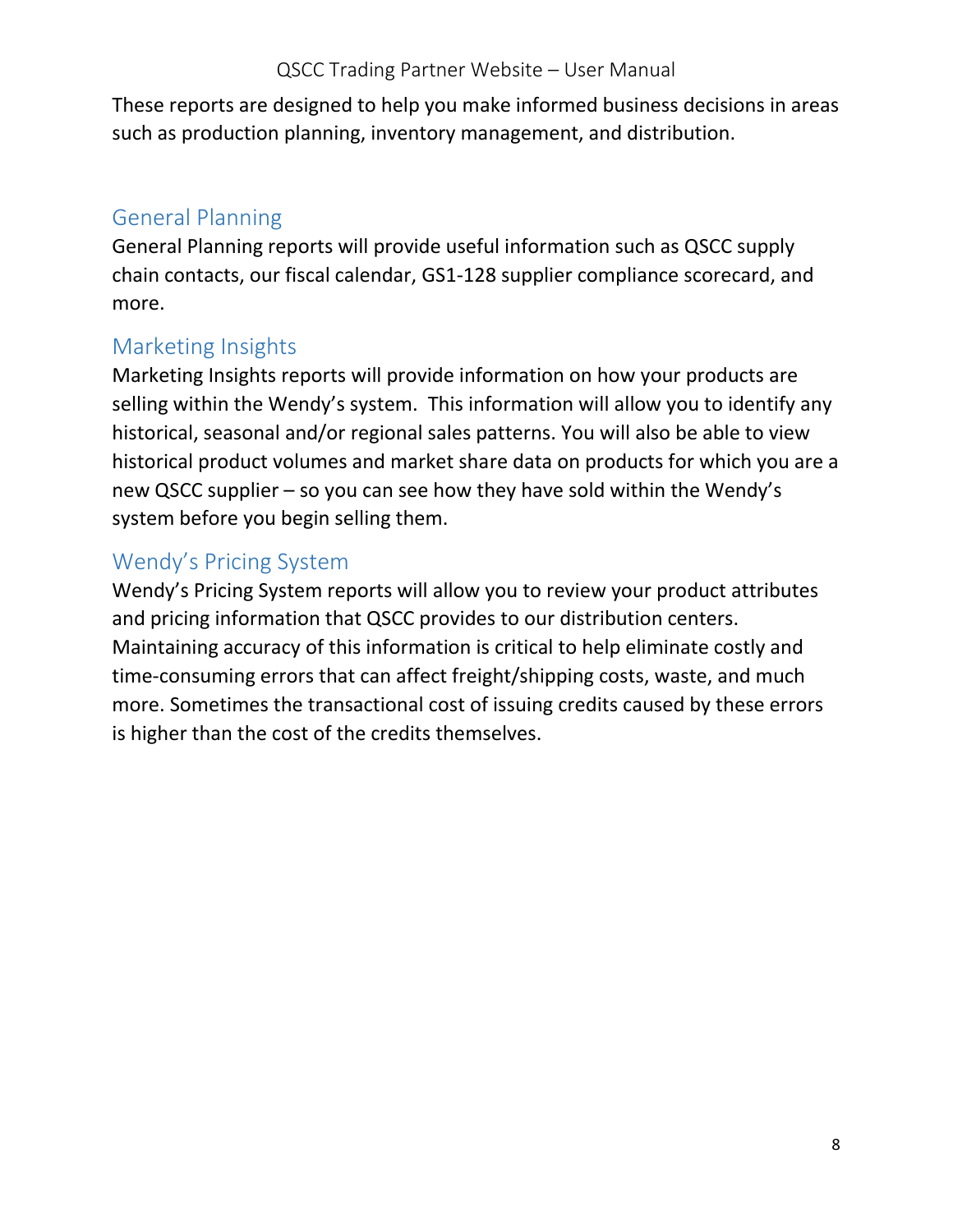# <span id="page-8-0"></span>Report Organization

In the QSCC Trading Partner website, reports are organized under the following report hierarchy:

- Projects a project is a defined Reporting Area, that currently includes Demand Planning, General Planning, Marketing Insights, and Wendy's Pricing System
- Workbooks a Workbook is like a folder grouping similar reports that are contained within a Project
- Views are the actual viewable reports in the system contained within a Workbook

| Home -> Project | -> | Workbook -> View |                                                                                      |
|-----------------|----|------------------|--------------------------------------------------------------------------------------|
|                 |    |                  | Home > $\Box$ Demand Planning > $\Box$ DC Inventory > $\Box$ DC Inventory (V) $\Box$ |

So following the pathway seen above; **Home** is where we started, **Demand Planning** is a Project, **DC Inventory** is one of the Workbooks, and **DC Inventory (V)** is one of the views of the Workbook it belongs to.

Notice that as you navigate from Home toward a report, a trail is left behind showing the pathway. So if you want to back out, you can click along that pathway to ascend back to a higher level.

Now that you know about Worksheets and Views, you probably noticed each of the report areas (or Projects) has a summary of contents. So in the example below, there are 5 Workbooks and 5 Views within this Project.

| □ Workbooks | Ill Views | $\Box$ Data Sources |
|-------------|-----------|---------------------|
| b           | b         |                     |

You don't need to worry about Data Sources. That's a listing of what tables the information is pulling from.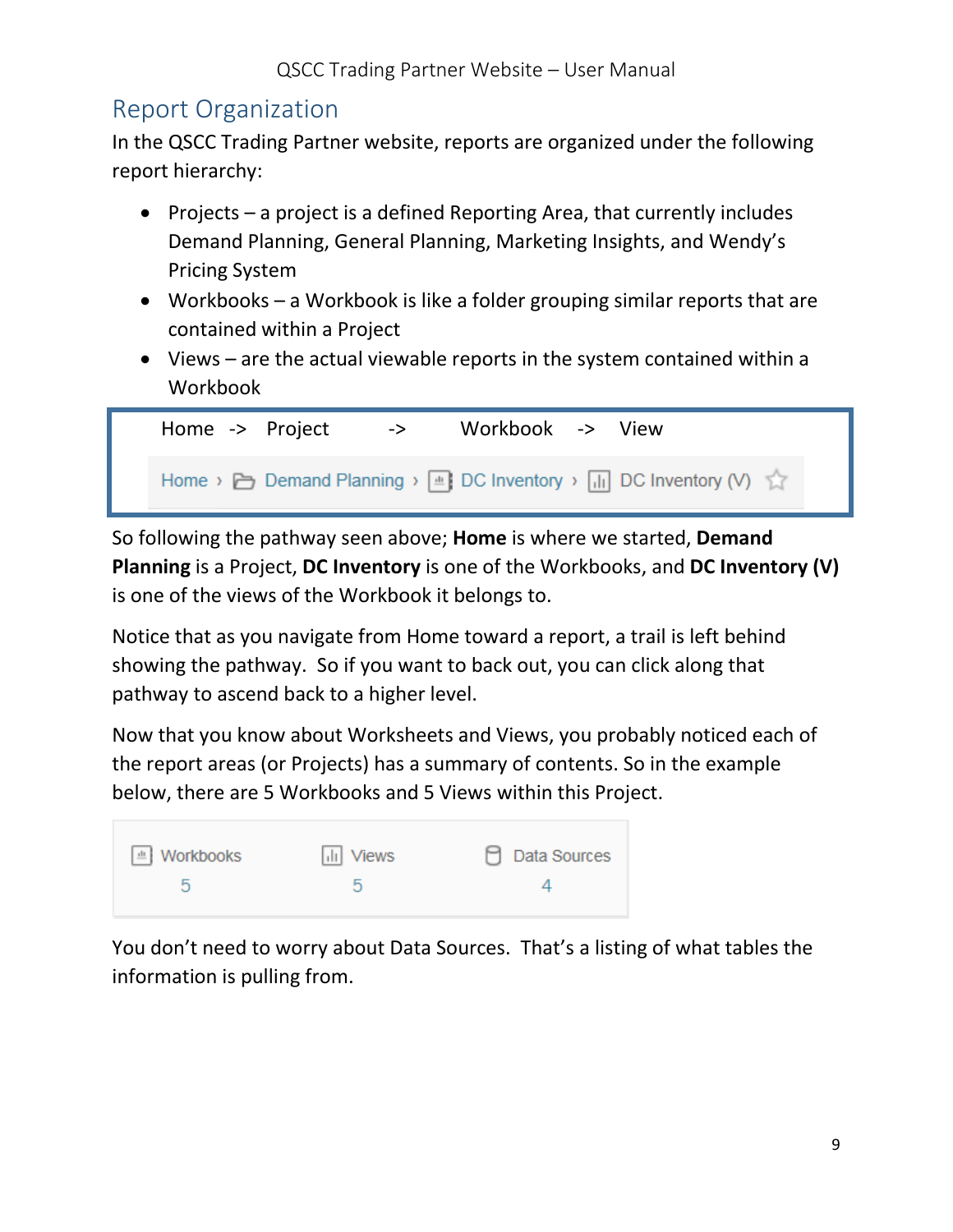# <span id="page-9-0"></span>Searching for a Report

What if you want to look for a report, but are unsure where it may be located… What if you know the report has something about "restaurant" in the title...

### <span id="page-9-1"></span>Global Search

Located at the top of the website, is a search box with a magnifying glass that will search for the text you typed across **all** Projects. The Global search provides immediate search results as you type.



### <span id="page-9-2"></span>Project Search

Located at the left of the website, is a search box with a magnifying glass that will search for the text you typed across the **current** Project. The Project search provides results when you press Enter.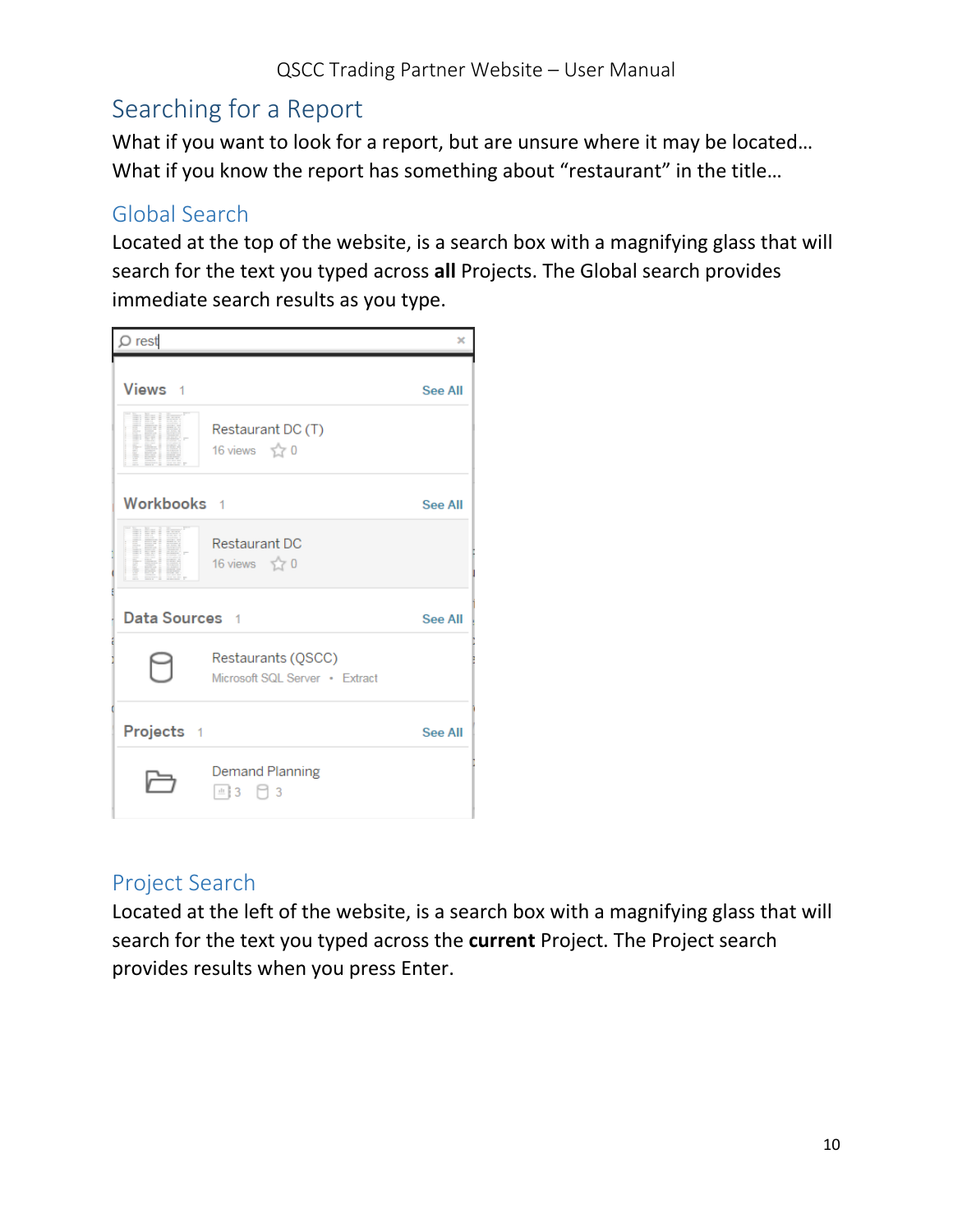# <span id="page-10-0"></span>Report Interaction

Many of the reports in QSCC Trading Partner website can be filtered by the user. Some reports come with search boxes, drop-down boxes, radio buttons, slide controls, and more. Other reports can be filtered by clicking directly on the report information. The QSCC Trading Partner website is designed to be tabletfriendly, and therefore does not support right-clicking.

### <span id="page-10-1"></span>Hover, Left Click, Hover

The best way to interact with the information is to **Hover, Left Click, Hover**.

Try hovering over a part of a report to see if more options appear. If an option to sort or filter is available, options will reveal themselves. To select an option, simply Left Click. The picture on the left is part of a graph. Hovering over it makes this filtering tool appear!



Try Left Clicking on a piece of information. All other information will filter out, and if you continue to hover over the selected piece of information, more options for drilling into that information will reveal itself. If you want to back out, Left Click on that selected information a second time and all other information will fade back in. Alternatively, left clicking in an open area of the report will allow all other information to fade back in.

The picture on the left are bars of a chart. Clicking on one of the bars highlights it. Continuing to hover over it brings up more options to dive deeper into that specific information!



Here's a tip: Hold down Ctrl while clicking to select/unselect an additional row of information. Also, holding down Shift while clicking two records will select all information between the two records.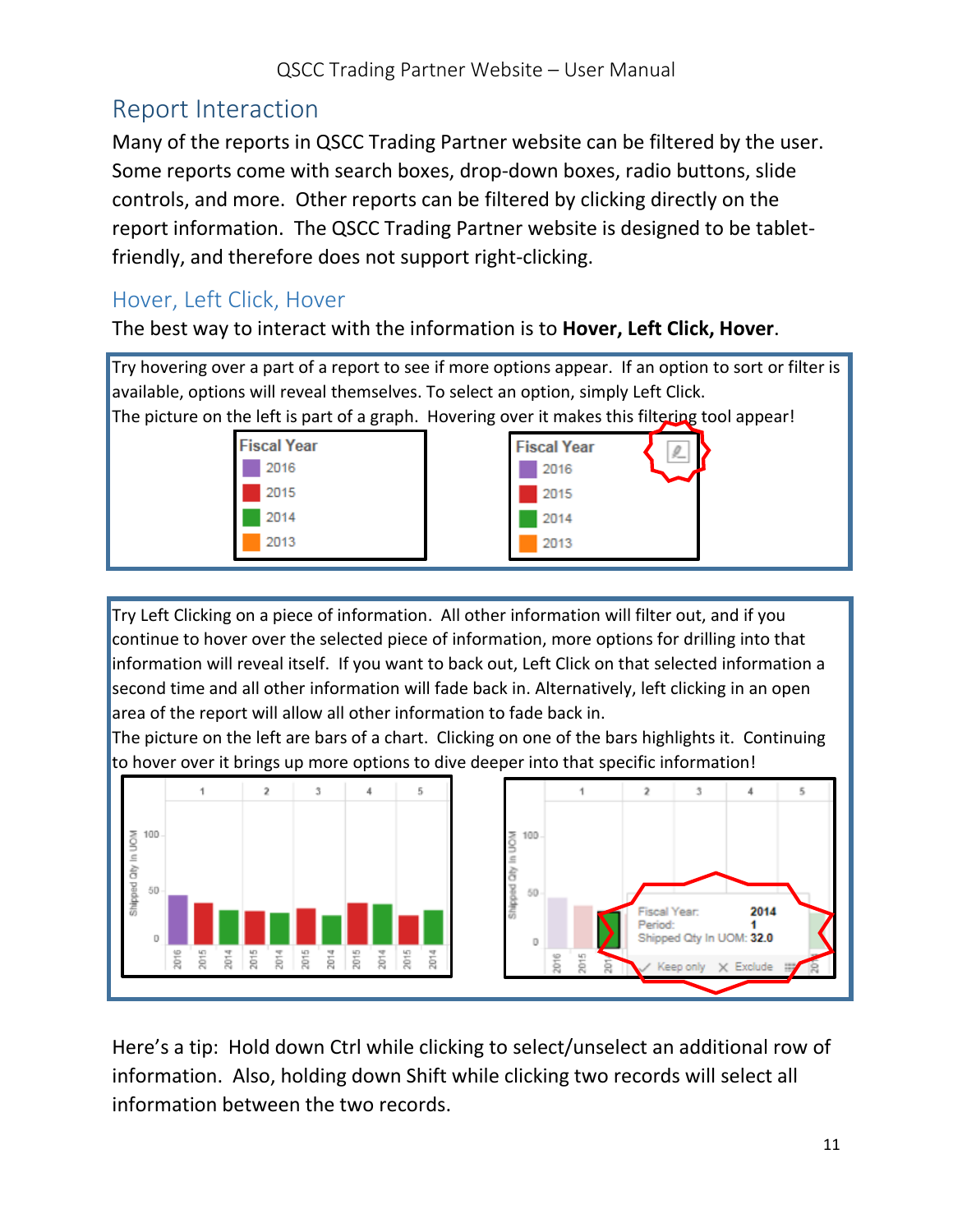#### <span id="page-11-0"></span>Removing Report Filters or Selections

Located at the top of the report are controls to allow the end user to easily remove report filters and selections. 'Undo' goes back one step, 'Revert' takes you back to the full set of information the report started with. Refresh and Pause options are currently not applicable in the QSCC Trading Partner website.



### <span id="page-11-1"></span>Navigating the Map (Visual Reports)

If you are viewing a Visual report with a map, you'll see the image below in the upper left-hand corner of the map. Review these buttons for an explanation on how to interact with the map.



Here's a tip: Remember how Holding down Ctrl while clicking on records in a tabular report allowed you to choose multiple records? It's the same with interacting with the map on Visual reports too.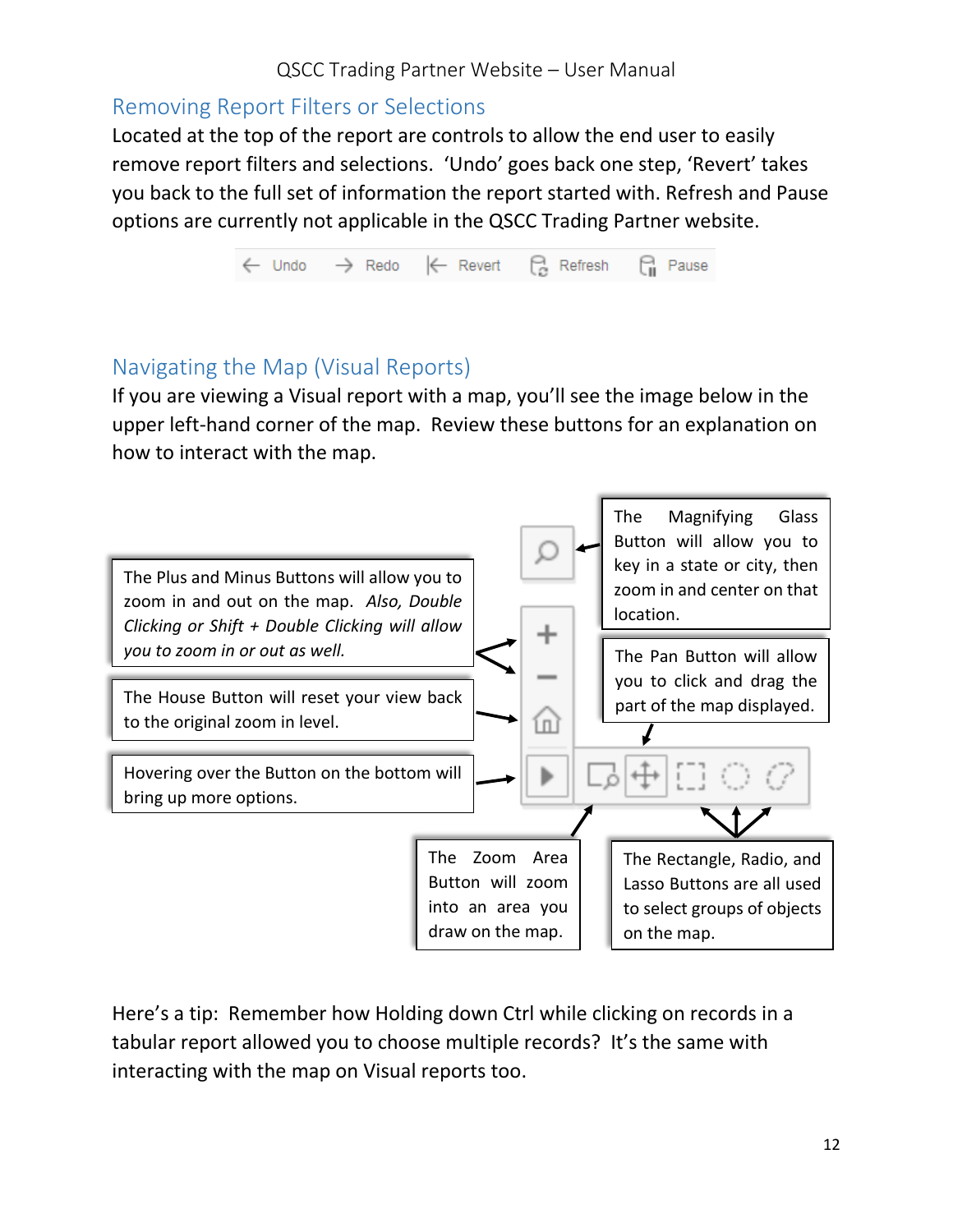# <span id="page-12-0"></span>Different Types of Reports

There are three different reports on the Website. They are:

- (S) Static
- (T) Tabular
- (V) Visual

We will use the (S), (T), (V) suffix on the end of all report names to help you identify what kind of report you're dealing with when browsing through the content of the Workbooks.

**Static reports** contain information that is fixed. You can't manipulate the information, but it is an easy way for us to communicate commonly sought information, such as business calendars.

**Tabular reports** contain rows and columns of information that you can interact with. Often these reports best support a supplier's need to export information for import into their own reporting models. Earlier we discussed how some reports come with filters and the ability to 'hover, left click, hover' in order to view more information.

**Visual reports** employ interactive graphs, charts, and maps to represent key relationships in information. The data visualization capabilities of the QSCC Trading Partner website, allow for complex relationships to be modeled and understood. Visual reports come with the ability to select and filter the information to drill-down further into relationships for understanding. Visual reports provide the ability for the end user to extract the actual visualization image to address supplier reporting needs.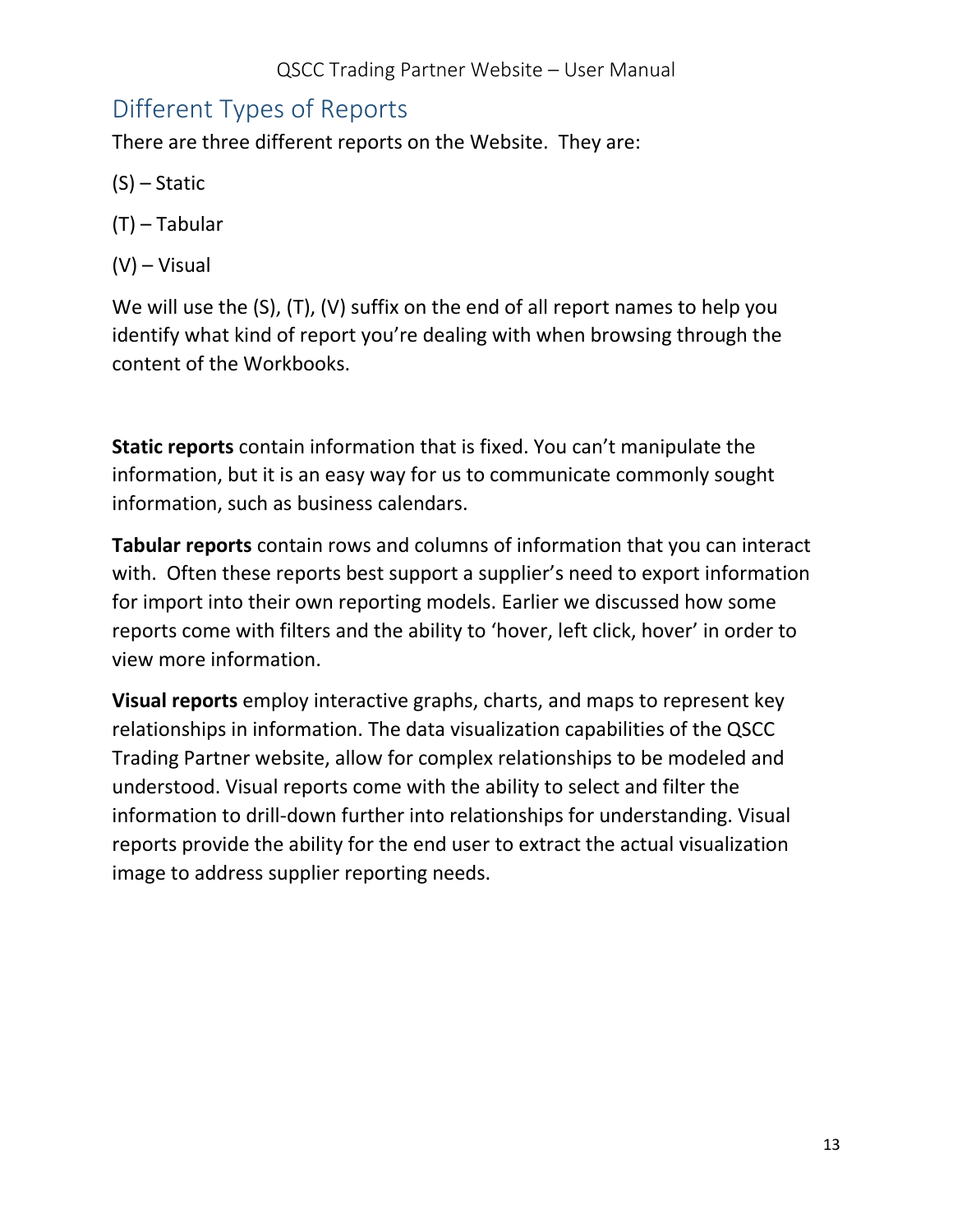# <span id="page-13-0"></span>Exporting Information to Excel (Tabular and Visual)

#### Visually representing the information is great, but what if you just want raw

#### information?

Some reports allow you to pull raw information from the entire report by clicking on the 'Download' button in the upper right-hand part of the screen.



Other reports will allow you to drill down and export filtered pieces of information. In the case of the screen shot below, three records were selected, the records were hovered over, and the option to view their information became visible with the icon at the right.

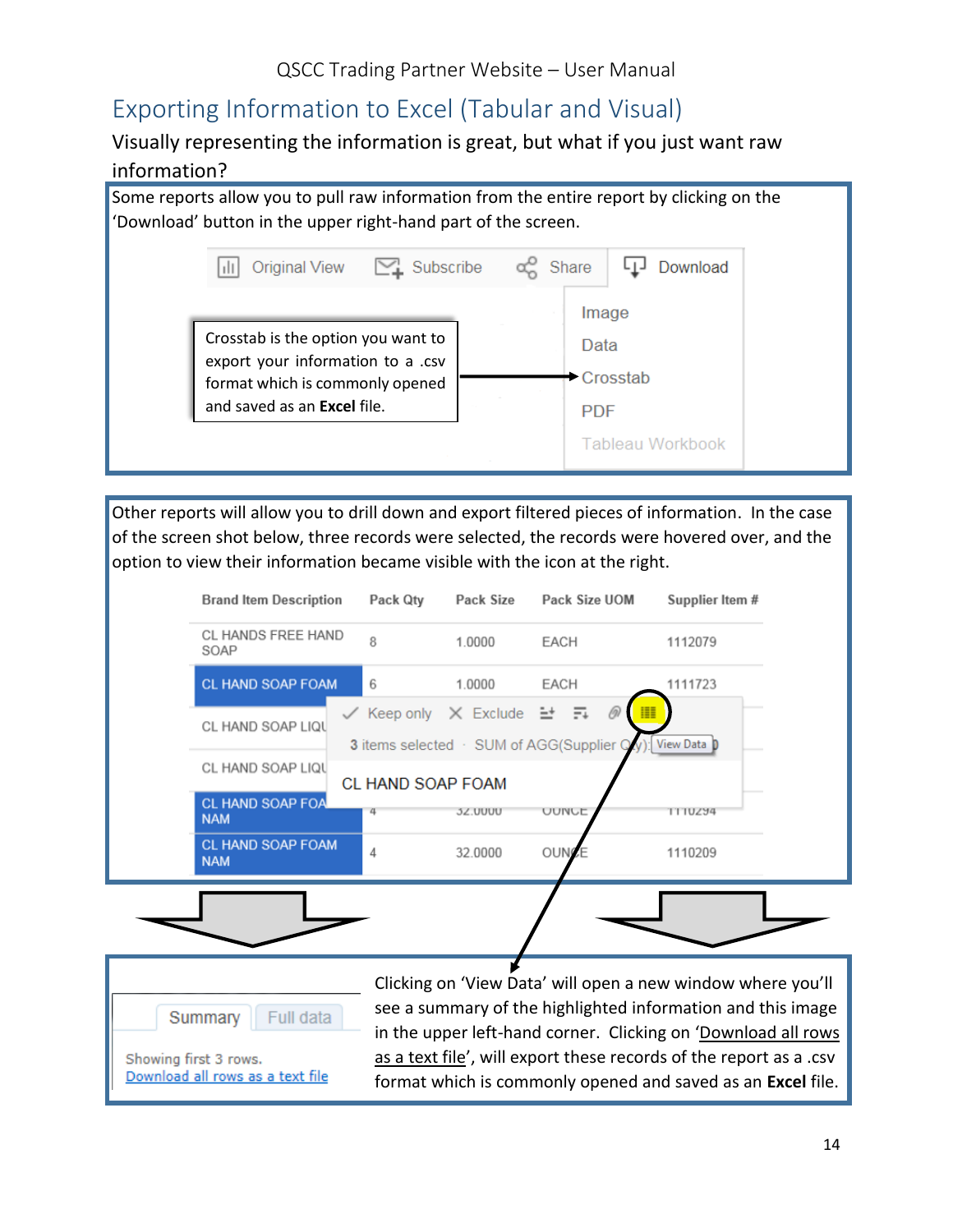# <span id="page-14-0"></span>Leveraging Tableau to Work FOR You

There are tools within Tableau that allow you to customize and automate reports. Try to leverage these features whenever possible and save yourself a lot of time.

### <span id="page-14-1"></span>Setting a Start Page

The first thing you will see when logging into the QSCC Trading Partner Website is a list of all Views. This may be a good place for you to start every time you log in however, if you have a more ideal place you'd like to start you can easily set a new Start Page. Just navigate to the page you'd rather see when first logging in and click on the User's name in the upper right corner of the website.

| My Content                 |
|----------------------------|
| <b>My Account Settings</b> |
| Make This My Start Page    |
| Sign Out                   |

Click on 'Make This My Start Page' and the website will always start you on this page.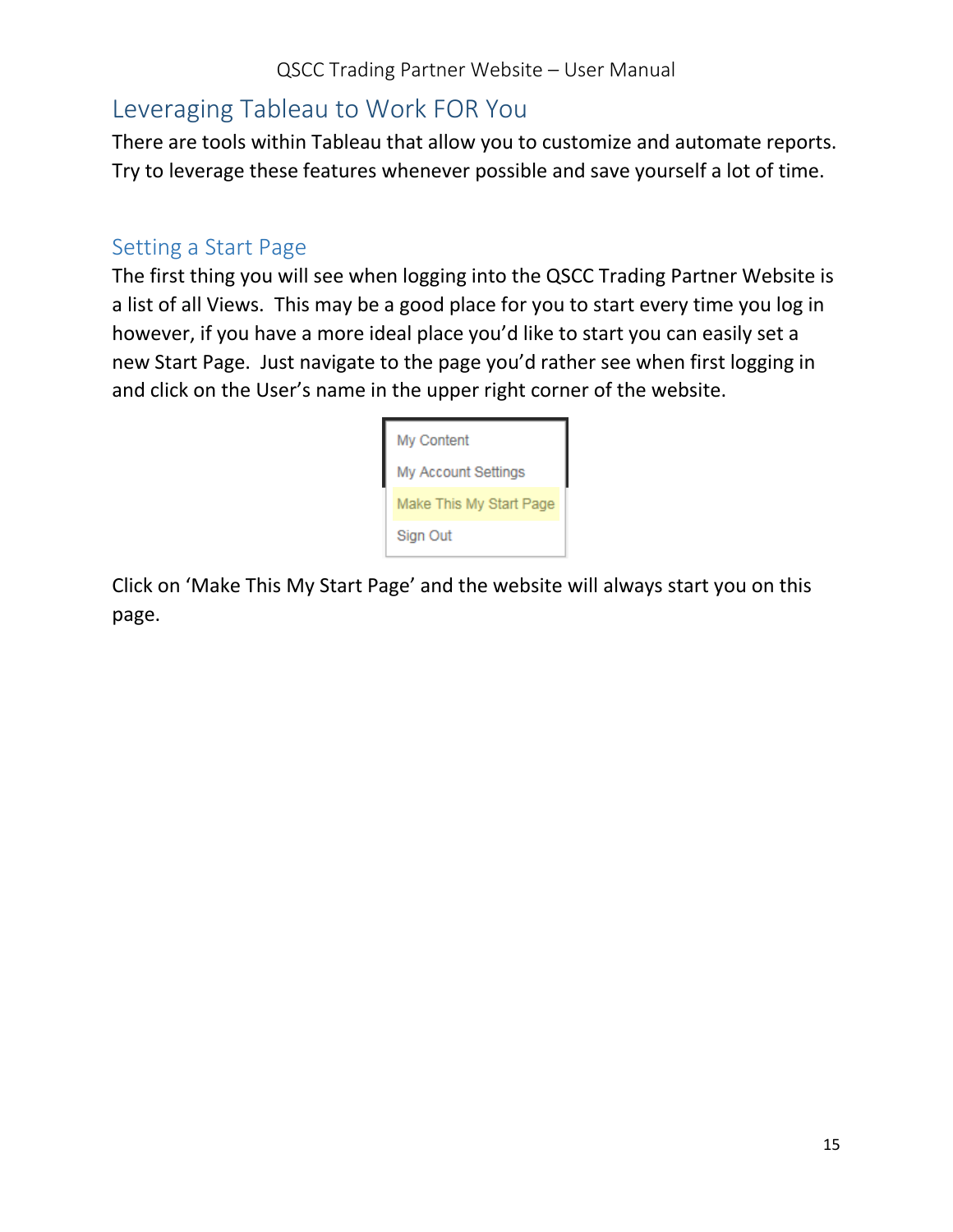### <span id="page-15-0"></span>Modifying and Saving Views to Default

Often, you may find a report in its original state is overly broad and gives you too much information. You can filter the information down, then save those applied filters as your own custom view named however you choose. Now, when you want to recall your version of the report, it's ready to run. Or, even better, if it's been set as the default report, it's the first one you see every time. All these options are available to you by clicking on the 'Original View' Button while you're in a report.

|                                      | Ш | <b>Original View</b> |
|--------------------------------------|---|----------------------|
| Name this view                       |   |                      |
| Make it my default<br>Make it public |   |                      |
| My Views                             |   |                      |
| Nothing saved yet                    |   |                      |
| <b>Other Views</b>                   |   |                      |
| <b>Original View (default)</b><br>ш  |   | James Balk           |
|                                      |   | Manage               |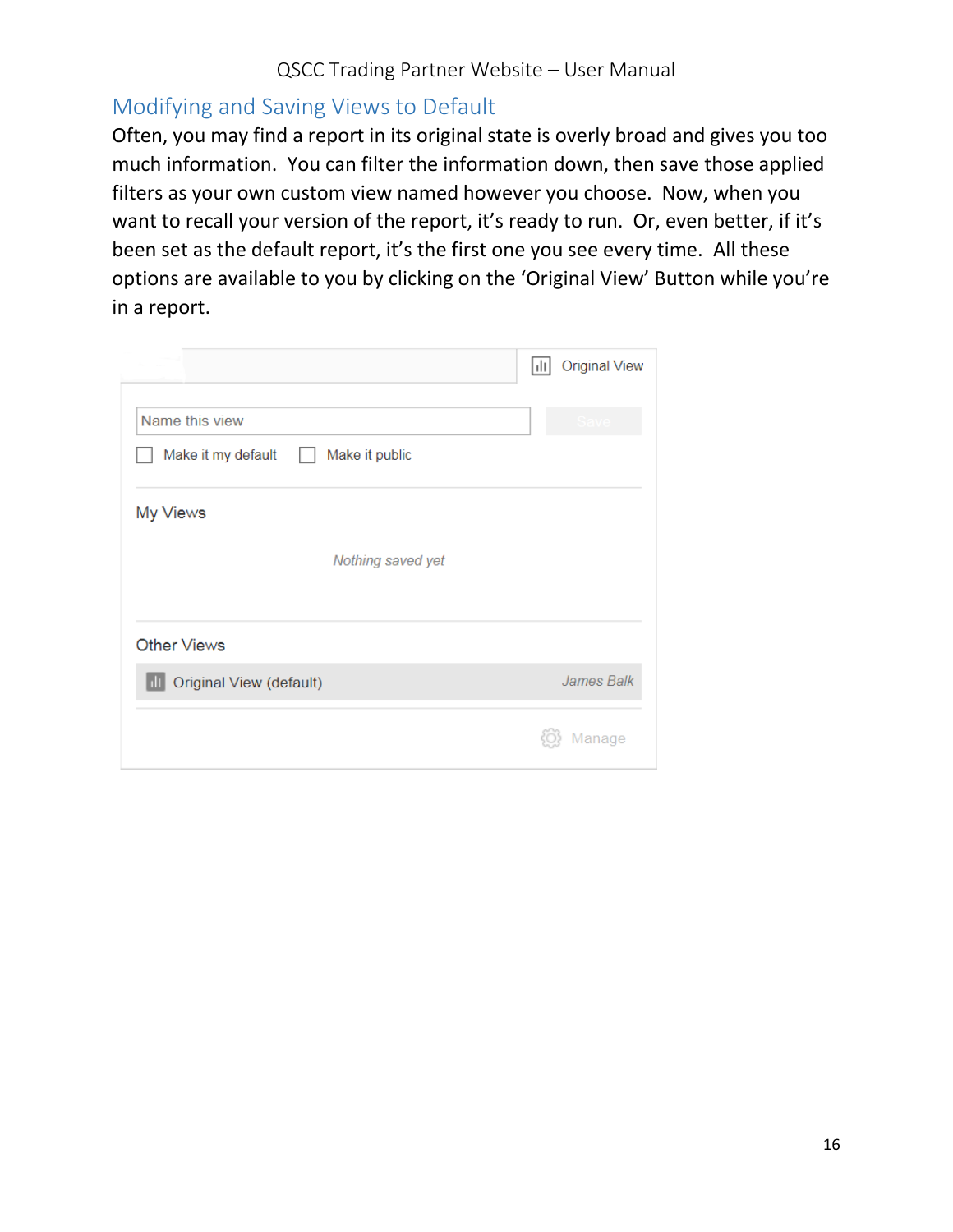### <span id="page-16-0"></span>Subscriptions

Is there a report you need to see daily or at some regular interval? Try setting up a subscription to have the report automatically emailed to you. To set this up, run the report you're interested in and click on the Subscribe Icon. Select the report and frequency you would like. The Subject Line of the email can be edited too, if you find that helpful.

| $\sum_{i}$ Subscribe<br><b>Original View</b> | a Share | Download |
|----------------------------------------------|---------|----------|
| <b>This View</b><br><b>All Views</b>         |         |          |
| Schedule<br>Subscribe daily [01:30 ] ▼       |         |          |
| Subject Line                                 |         |          |
| Wendy's Price Change Notif                   |         |          |
| <b>Subscribe</b>                             |         |          |
|                                              |         |          |

Here's a tip: Did you set up the wrong interval or maybe the report no longer needs to be automated? Click on your name in the upper right-hand corner. Click on 'My Content' and then Subscriptions. From here, you can find the subscription and make changes or delete the subscription altogether.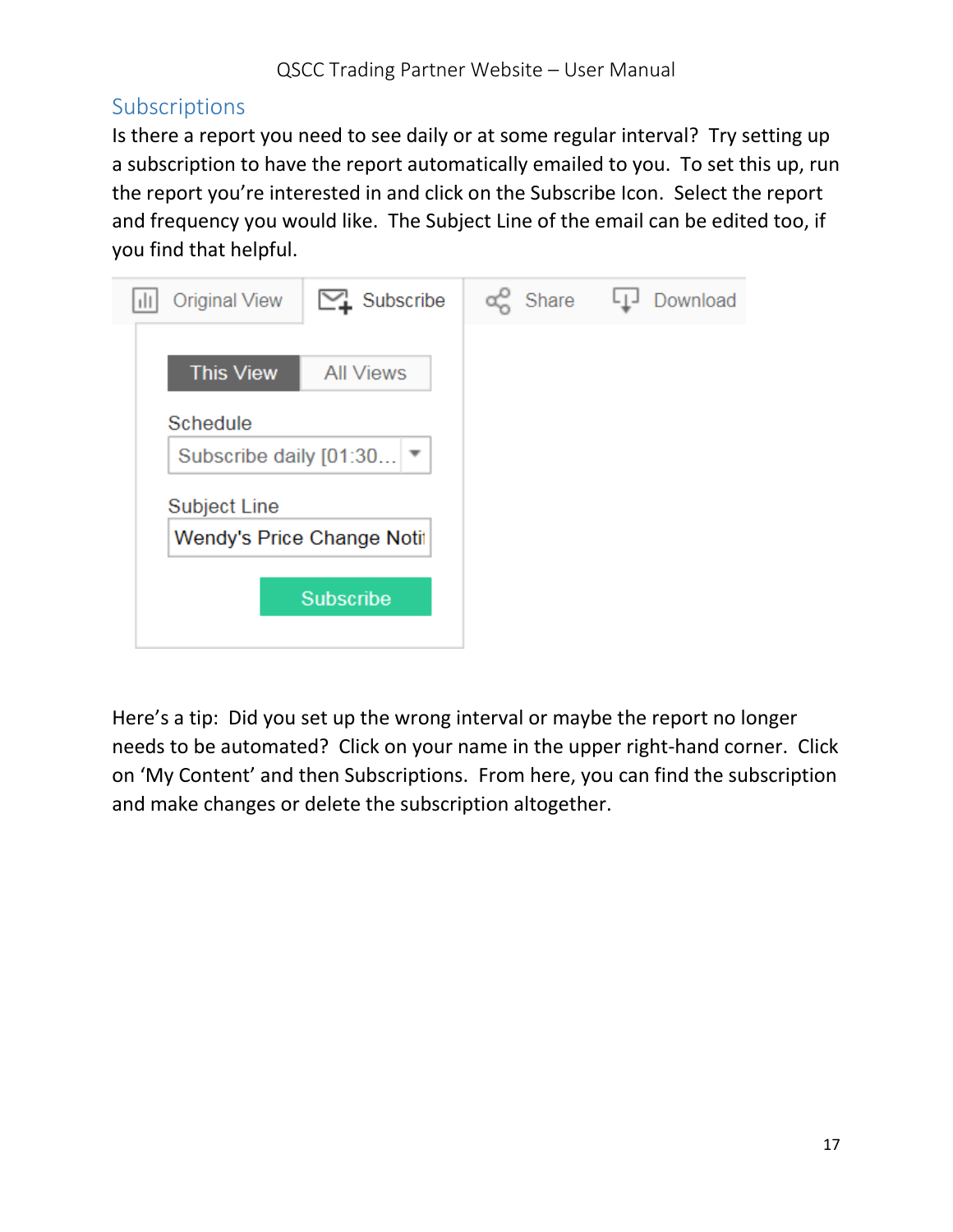### <span id="page-17-0"></span>**Sharing**

Did you customize a report that you want to share with someone else? By clicking on the Share Icon, you are shown a link to that report and can pass it along to another **Tableau User** to view. What's really interesting about this feature is that you're not emailing the other User a screen shot. You're sending the actual report view, filters and all, to them.

| Original View [44] Subscribe                                       | a Share | Download |
|--------------------------------------------------------------------|---------|----------|
| <b>Embed Code</b>                                                  |         |          |
| <script <="" src="https://" td="" type="text/javascript"></script> |         |          |

If you want to send the report to **someone who doesn't have a Tableau login**, you'll have to capture and email a screen shot. Under the Download icon at the top of the website are options for exporting your report as an 'Image' or 'PDF'. By exporting a report in either of these ways, you can attach the image or PDF to an email and share it with someone.

As an additional alternative, many computers have a Print Screen or "PrntScrn" key that will allow you to capture whatever is on your screen as an image and save it to a clipboard. From there, you can paste the image into an email or other document.

### <span id="page-17-1"></span>Favorites

Have you found that you're regularly running a handful of reports while ignoring most others? You may want to add the most often used reports to your Favorites list. Wherever you see an empty star by a reports name  $(\mathbb{R})$ , click on it to add it to your list of favorites.